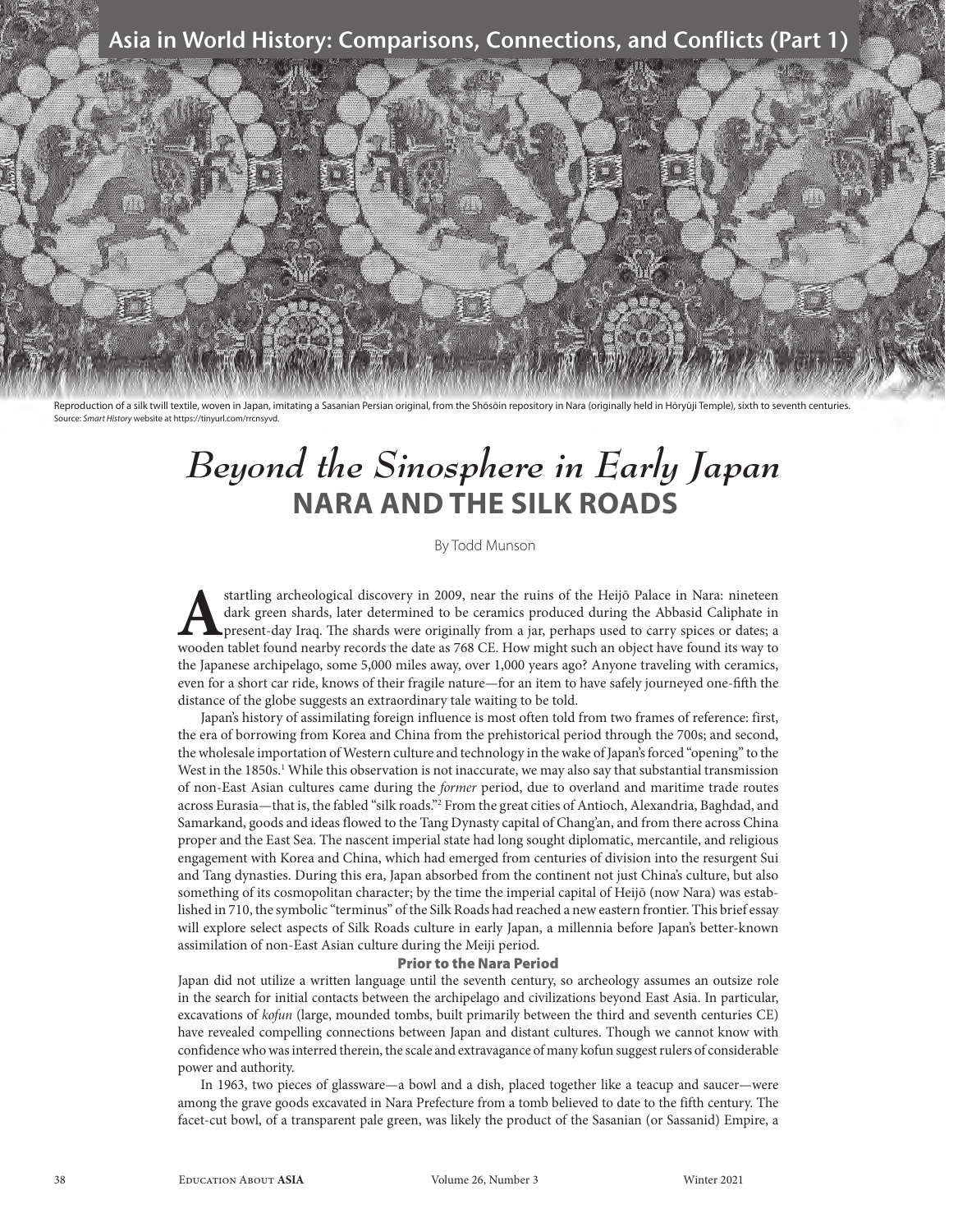

pre-Islamic Iranian dynasty that existed in West Asia from the third through the seventh centuries CE. Similar bowls, linked by visual and chemical analyses, have been found as far as Egypt and Denmark. The shallow dish, of deep blue-colored glass, is believed to be Roman in origin, possibly produced in a workshop on the western side of the Euphrates. Intriguingly, it appears that a bird, horse, person, and plants were once drawn in a Central Asian style on the inner surface of the dish, although the images have now been almost entirely worn away. Scholars suggest the creation and painting of the dish may have occurred in different times and places.

Another important discovery occurred in 2012 at a tomb in Nagaoka, near present-day Kyoto. Three specimens of tiny doughnut-shaped bead jewelry, made with glass and layers of gold leaf, were unearthed in a fifth-century kofun. Chemical

analyses suggest their production somewhere in the Roman Empire, and similar examples have been found in distant locales such as South Asia, Persia, and Egypt. Because caches of glass beads have also been found on the Korean peninsula (particularly in the ancient state of Paechke, an ally) scholars suggest the Nagaoka examples were likely imported from the continent, and possibly buried as family heirlooms.

Finally, the Fujinoki kofun in Nara, one of the few found intact when excavated in 1985, revealed a host of unique funerary objects from the sixth and seventh centuries—many of Chinese and Japanese origin, but others from much farther afield. They include a bronze mirror festooned with phoenix and dragon designs, likely of Scythian origin; a gilt crown strikingly similar to some discovered in Afghanistan; and numerous horse trappings with Chinese and Indo-Iranian images of elephants, lions, and tigers, among other exotic creatures. Some objects from the tomb feature design motifs originating from beyond East Asia, such as the hexagon (Roman) and the floral palmette (Iranian).

#### Indian Religious Influences

The era of large-scale tomb construction declined in the seventh century, very likely due to a change in burial practices related to the introduction of Buddhism in Japan. The faith, originating in northern India a millennium earlier, endured a lengthy and arduous trek across the Middle East and Central Asia before reaching the Sinosphere. From China, Buddhism spread to Korea, where the state of Paechke proffered statuary and sutras to Japan's Emperor Kinmei in either 538 or 552 CE (scholars suggest, however, an earlier unofficial introduction is likely). By the seventh century, Buddhism had spread beyond the confines of the imperial court and begun to impact the culture at large.

Of course, Buddhism never "traveled solo" on Silk Roads, nor did it exist in isolation from the greater religious context of its origin. Many aspects of the Indian religious universe, some pre-Buddhist in nature, journeyed alongside Buddhism during its travels across the Asian continent. For example, a surprisingly large number of Hindu deities was introduced, along with esoteric forms of Buddhism in the eighth and ninth centuries. Since Buddhism and the indigenous faith of Shinto are both nonexclusive traditions, one might say there was room for everyone in the Japanese pantheon. Space forbids an in-depth exploration of Hindu

> deities in Buddhist cosmology, but the following are examples one might introduce in a classroom setting.

The wrathful guardian kings known in Japanese as *Niō* were said to have followed and protected the historical Buddha during his travels, and intimidating statues of the pair are often placed at either side of temple gates in East Asia. Agyō and Ungyō, the thirteenth-century, twenty-six-foot-tall wooden guardians of Nara's Todaiji Temple, are perhaps the most famous examples of the pair in Japan. On one side stands Agyō, a manifestation of the Vairocana Buddha (the "truth-body" of the historical Buddha); his open mouth symbolizes the beginning of all things. On the other stands closedmouth Ungyō, a manifestation of Vishnu, one of three main gods of Hinduism. Many such examples may be found across East Asia.

Another remarkable example of Indian religio-cultural influence is the septet known as *Shichifukujin*, or "Seven Lucky Gods," a popular motif in Japanese visual culture since the medieval period. Arriving in their "treasure boat" at New Year's to bestow blessings on the people, the Seven Lucky Gods have been featured in paintings, woodblock prints, figurines, charms, *netsuke* (ornamental drawstring figurines), and even anime and video games. Of their number, only one (Ebisu, god of merchants and the sea) is Japanese in origin, while three more come from China (Hotei, abundance and health; Fukurokuju, happiness and long life; and Jurōjin, wisdom). The rest of the group—Bishamonten, Daikokuten, and Benzaiten—are Hindu deities who followed



The round blue glass plate (top) and cut glass bowl (bottom) originated in Sassanid Persia (226–651). They were found in Niizawa Senzuka-kofun Tumulus Cluster in the southern part of Kashihara City, Nara Prefecture. Source: *News Network Archaeology* website at https://tinyurl.com/yyfnx6ww. Photos by © Shosin Repository.

Agyō (left) and Ungyō (right), ca. 1203, Nandaimon (Great South Gate), Todaiji, Nara, Japan.

Source: *Khan Academy* website at https://tinyurl.com/vc249ffb. *Asahi Shimbun* file photo.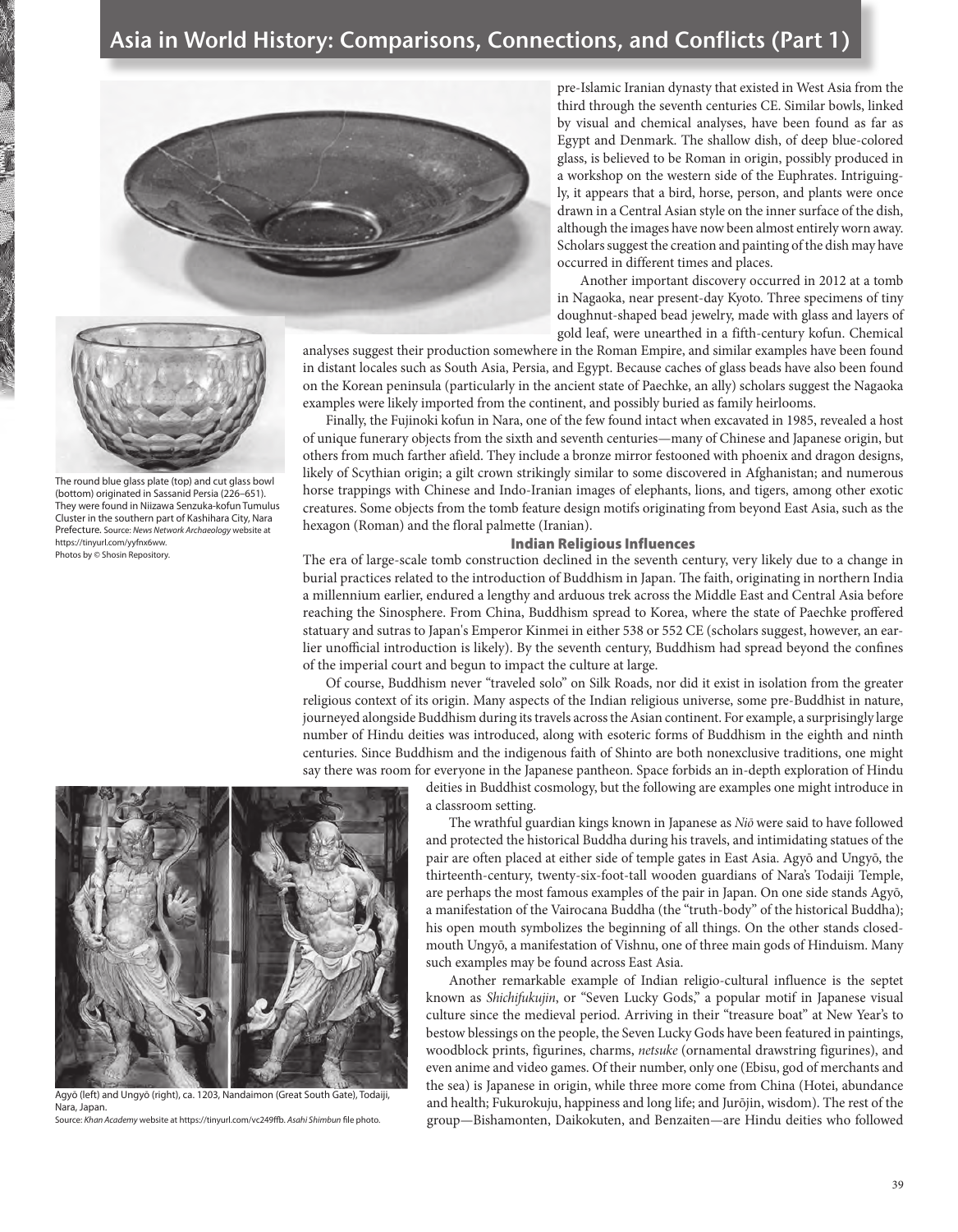Buddhism's path along Central and East Asia. The word "ten" appending their names, in fact, derives from the Sanskrit word *deva*, or deity.

The ferocious Bishamonten, originally known as Vaiśravana or Kubera, is the Hindu guardian of the northern direction and the patron saint of warriors. Bishamonten was "repurposed" in early Buddhism as a defender of the dharma (Buddhist teachings), similar to the Niō guardian pair mentioned above. He is generally depicted wearing armor, holding a spear, and sometimes standing on demons he has vanquished. Bishamonten also holds in either hand a small pagoda said to contain either the Buddha's teachings or Buddhist relics, and in this sense is also regarded as a deity of treasure and fortune. Daikokuten, a jolly, stout figure, was originally the fearsome Hindu god Mahakala, though he has evolved over time into a benevolent deity of agricultural surplus and, by extension, wealth. He is depicted carrying a "wish-granting mallet" and bag of treasure, and standing upon two bales of rice.

Finally, Benzaiten (also known by the abbreviated name Benten) is one of Japan's most widely venerated *kami*, a patron deity of water, music, art, and literature. The

sole female among the Seven Lucky Gods, she is most often shown wearing flowing robes and holding a *biwa* (lute, an instrument of Central Asian design). Benzaiten was originally the Hindu river goddess Sarasvatī and was introduced to Japan via China as a multiarmed defender of Buddhism. In later centuries, she lost her ferocious aspect (and extra limbs) but has remained strongly connected with water and related phenomena that that are said to "flow," such as the creative arts, wisdom, and even time itself. Because of Benzaiten's close connection to water and maritime safety, it is no surprise that the Japanese archipelago is home to thousands of shrines dedicated to this deity, many near the sea or along the coast.

### Central and South Asian Visitors

Having adopted a system of writing from China sometime in the seventh century, Japan's earliest chronicles offer glimpses into contacts between the archipelago and cultures, goods, and peoples outside of the Sinosphere. The *Nihon Shoki*, a semihistorical record of Japan's early history completed in 720, reports that groups of men and women from Tokharistan—a kingdom in Central Asia also known as Bactria and home to many different ethnic groups—washed ashore in a pair of separate incidents in the 650s. One of the Tokhari individuals, alternately rendered as Dachia or Dārāy, later pays his respects at the imperial court and requests to return to his home country with a large retinue. Sadly, these incomplete accounts are all we hear of such early visitors—though their mere mention in the chronicles suggests their novelty and importance to the early Japanese state.

Arrivals from distant India, though rare, also appear in ancient legends and records. Possibly the first was Hōdō, an ascetic who reputedly journeyed from India to China, Korea, and Japan sometime in the seventh century. Divinely inspired by a message from the Hindu deity Bishamonten, Hōdō is credited as the founder of several still-extant Buddhist temples in central Japan.



*Benzaiten Playing Lute*. Woodblock print by Utamaro II. Japanese, Edo period. Source: The Boston Museum of Fine Arts website at https://tinyurl.com/35spheme.

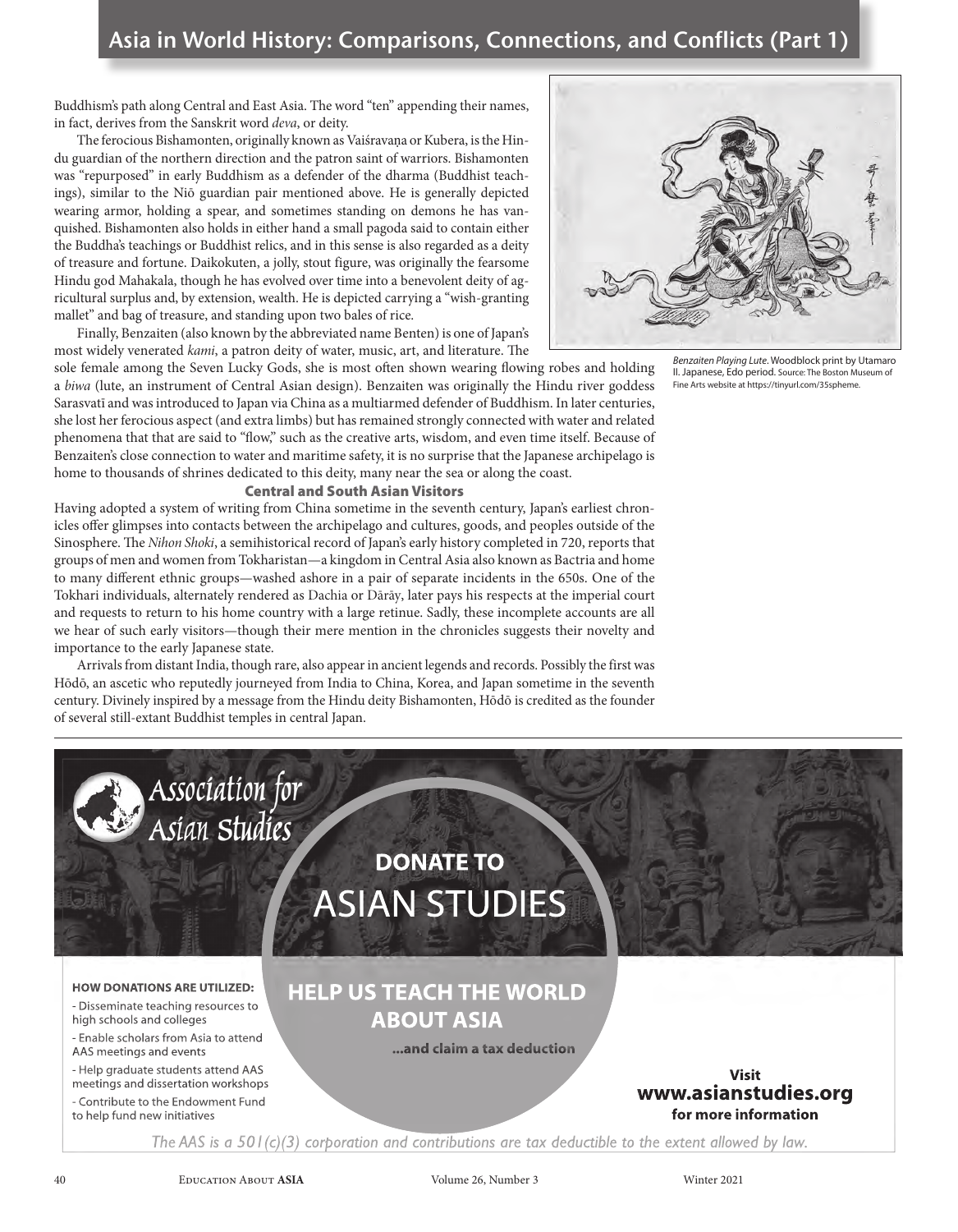### Asia in World History: Comparisons, Connections, and Conflicts (Part 1)



The Shōsōin Repository, Nara, Japan. Source: *Khan Academy* website at https://tinyurl.com/n22ehf6t.

A more verifiable visitor from the subcontinent was Bodhisena (704–760), who returned with Japanese emissaries from China in the 760s. Known in Japan as Baramon Sōjō, or the "Brahmin Buddhist Bishop," Bodhisena is best remembered for his participation in the inaugural "eye-opening" ceremony for the national temple Tōdaiji in 752. The construction of the temple and its enormous bronze Buddha were signature accomplishments of the Nara period and reflected Emperor Shōmu's desire to

transform Buddhism into a national religion. Having a priest from the birthplace of Buddhism serve as officiant surely lent an authoritative air to the proceedings. Though Bodhisena continued to teach Sanskrit and expound the dharma in Japan until his death in 760, little is known of his later life.

#### The Middle East

Both texts and artifacts suggest that Silk Roads trading routes introduced the Middle Eastern world to Japan. A figure mentioned in another imperially commissioned chronicle, the *Shoku Nihongi* (797), was Li Mi-i or Ri Mitsuei, an Iranian who traveled from Tang China with Bodhisena in 736. According to the record, he received an audience with Emperor Shōmu and received ranks in accordance with his social



Tang period mulberry wood lute inlaid with mother of pearl. Known in Japan as a Kuwanoki no genia and in China as a pipa. Located in the Shōsōin Repository, Nara, Japan. Source: *Khan Academy* website at https://tinyurl.com/n22ehf6t. Photo by © Shōsōin Repository.

status. Some scholars have speculated that Li Mi-i was a doctor, but there is no consensus and no further mention of this tantalizing character. Reference to a second Iranian may have been found via an inscription on a *mokkan* (wooden tablet) dating to Nara in the 600s. Though discovered decades ago, only recently has infrared technology rendered legible the name inscribed on the tablet—that of an official who may have been employed at a teaching academy where government officials were trained. One scholar suggests that the individual may have been teaching mathematics, given ancient Iran's expertise in the subject.

Other Iranian cultural imports include incense, which like Buddhism, arrived in Japan via India, China, and Korea. In the treasury of the Hōryūji Temple near Nara —one of the earliest in Japan, dating to the early 600s CE—there exists incense that arrived via Sogdian trade. Sogdians, an Iranian people who lived in what is now Uzbekistan and Tajikstan from the fifth century CE onward, were merchants and agriculturalists who benefited more than any other ethnic group from the Silk Roads trade—described by some as the first intercultural "influencers." The incense, which likely arrived via the maritime "road" through India and Sumatra, is inscribed with the name of the owner—written in Pahlavi script, of Iranian origin—and marked with a Sogdian stamp, possibly indicating its price and weight. For whatever reason, this particular incense block was never used, leaving a compelling reminder of the material culture Buddhism brought from South Asia.

#### The Shōsōin Treasury

The heart of Silk Roads culture in Nara—indeed, in all of Japan—is the Shōsōin, an eighth-century wooden storehouse on the grounds of the temple–monastery Tōdaiji. The Shōsōin is home to a vast assemblage of Buddhist artifacts, as might be expected, but also contains the personal belongings of Emperor Shōmu, donated after his death by his widow in 756. Shōmu's collection—glass, musical instruments, textiles, and

other objects from Japan, China, Korea, Greece, Iran, and other countries—has often been described as the "final destination" of the Silk Roads. What is most remarkable about the treasures of the Shōsōin, perhaps, is not simply their quantity and diversity, but also their condition: unlike the ancient *kofun*, the Shōsōin sufficed to keep many objects in near-mint condition for centuries. Built without nails, the structure has been flexible enough to withstand earthquakes, while its raised-floor construction protects against humidity.<sup>3</sup>

Many objects in the Shōsōin reflect the interest in, and exposure to, Iranian culture in Tang Dynasty China. Among Shōmu's treasures is a group of silver ewers from the Sasanian Empire, an ancient Iranian dynasty that ruled from the third to seventh centuries. One ewer features a pair of dancers, identified as Anahita, Iranian goddess of fertility—though a near-identical object in the Cleveland Museum of Art suggests they may be Zoroastrians, or even followers of the Roman god Bacchus. The treasury also houses three glass cups of Sasanian origin; unlike those excavated in archeological digs, these items remain in near-pristine condition, some of the very few examples of their kind in the world. One is a deep blue goblet, made of glass and silver, while another is transparent and facet-cut, quite similar to the kofun-excavated example mentioned above.

The Shōsōin collection reveals another important link between Central and East Asia: the performing arts. The storehouse holds five extraordinary examples of the lute, a product of Central Asian origin known